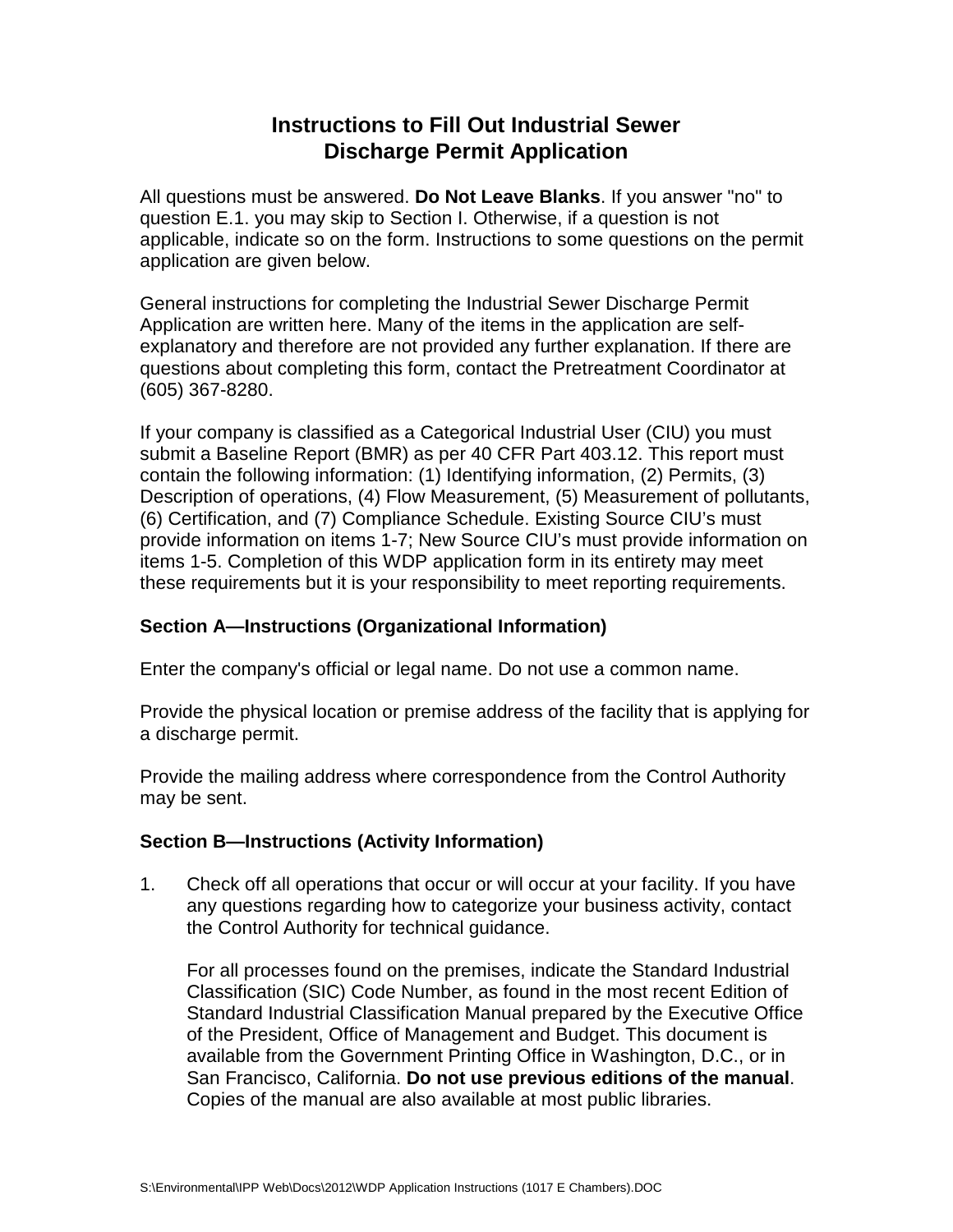4. List the types of products, giving the common or brand name and the proper or scientific name. Enter from your records the average and maximum amounts produced daily for each operation for the previous calendar year, and the estimated total daily production for this calendar year. Be sure to specify the daily units of production. Attach additional pages as necessary.

## **Section C—Instructions (Water Supply)**

4. Provide daily average water usage within the facility. Contact cooling water is cooling water that during the process comes into contact with process materials, thereby becoming contaminated. Non-contact cooling water does not come into contact with process materials. Sanitary water includes only water used in restrooms. Plant and equipment washdown includes floor washdown. If sanitary flow is not metered, provide an estimate based on 15 gallons per day (gpd) for each employee.

#### **Section E—Instructions (Wastewater Discharge Information)**

- 1. If you answer "no" to this question, skip to Section I; otherwise complete the remainder of the application.
- 4. Completion of a schematic flow diagram is required. Assign a sequential reference number to each process starting with No. 1. An example of a drawing is shown below in Figure 1. To determine your average daily volume and maximum daily volume of wastewater flow, you may have to read water meters, sewer meters, or make estimates of volumes that are not directly measurable.



**Figure 1. Schematic Flow Diagram**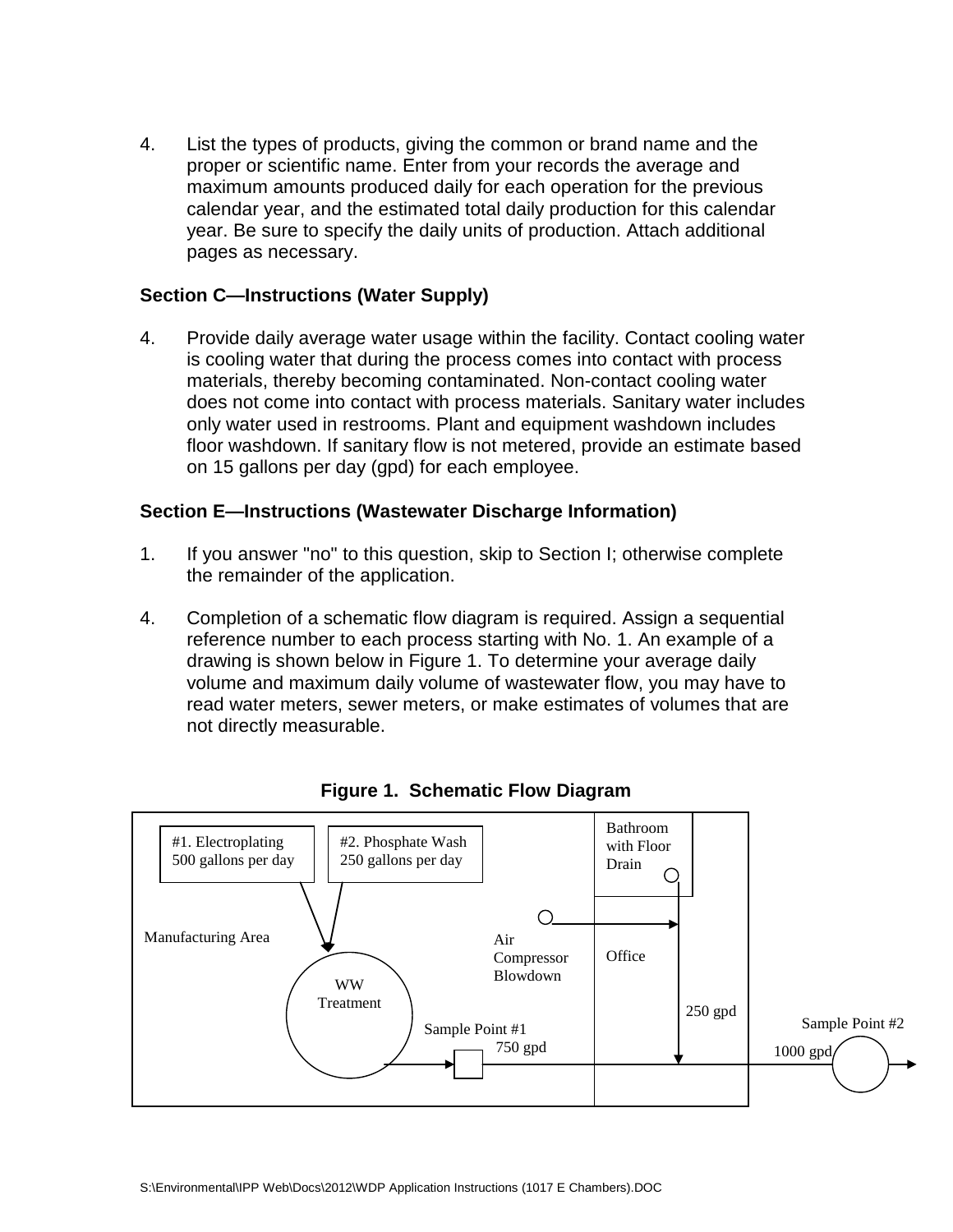- 5. Non-categorical users should report average daily and maximum daily wastewater flows from each process, operation, or activity present at the facility. Categorical users should skip to question 6.
- 6. Categorical users should report average daily and maximum daily wastewater flows from every regulated, unregulated, and dilution process. A regulated wastestream is defined as wastewater from an industrial process that is regulated for a particular pollutant by a categorical pretreatment standard. Unregulated wastestreams are wastestreams from an industrial process that are not regulated by a categorical pretreatment standard and are not defined as a dilution wastestream. Dilution wastestreams include sanitary wastewater, boiler blowdown, noncontact cooling water or blowdown, stormwater streams, demineralizer backwash streams and process wastestreams from certain industrial subcategories exempted by EPA from categorical pretreatment standards. (For further details see 40 CFR 403.6 (e).)
- 7. Total Toxic Organics (TTO) means the sum of the masses or concentrations of specific toxic organic compounds found in the industrial user's process discharge. The individual organic compounds that make up the TTO value and the minimum reportable quantities differ according to the particular industrial category (see applicable categorical pretreatment standards, 40 CFR Parts 405-471).

## **Section H—Instructions (Facility Operational Characteristics)**

- 2. Indicate whether the business activity is continuous throughout the year or if it is seasonal. If the activity is seasonal, circle the months of the year during which the discharge occurs. Make any comments you feel are required to describe the variation in operation of your business activity.
- 4. Indicate any shut downs in operation that may occur during the year and indicate the reasons for shutdown.
- 5. Provide a listing of all primary raw materials used (or planned) in the facility's operations. Indicate amount of raw material used in daily units.
- 6. Provide a listing of all chemicals used (or planned) in the facility's operations. Indicate the amount used or planned in daily units. Avoid the use of trade names of chemicals. If trade names are used, also provide chemical compounds. Provide copies of all available manufacturers' material safety data sheets for all chemicals identified.